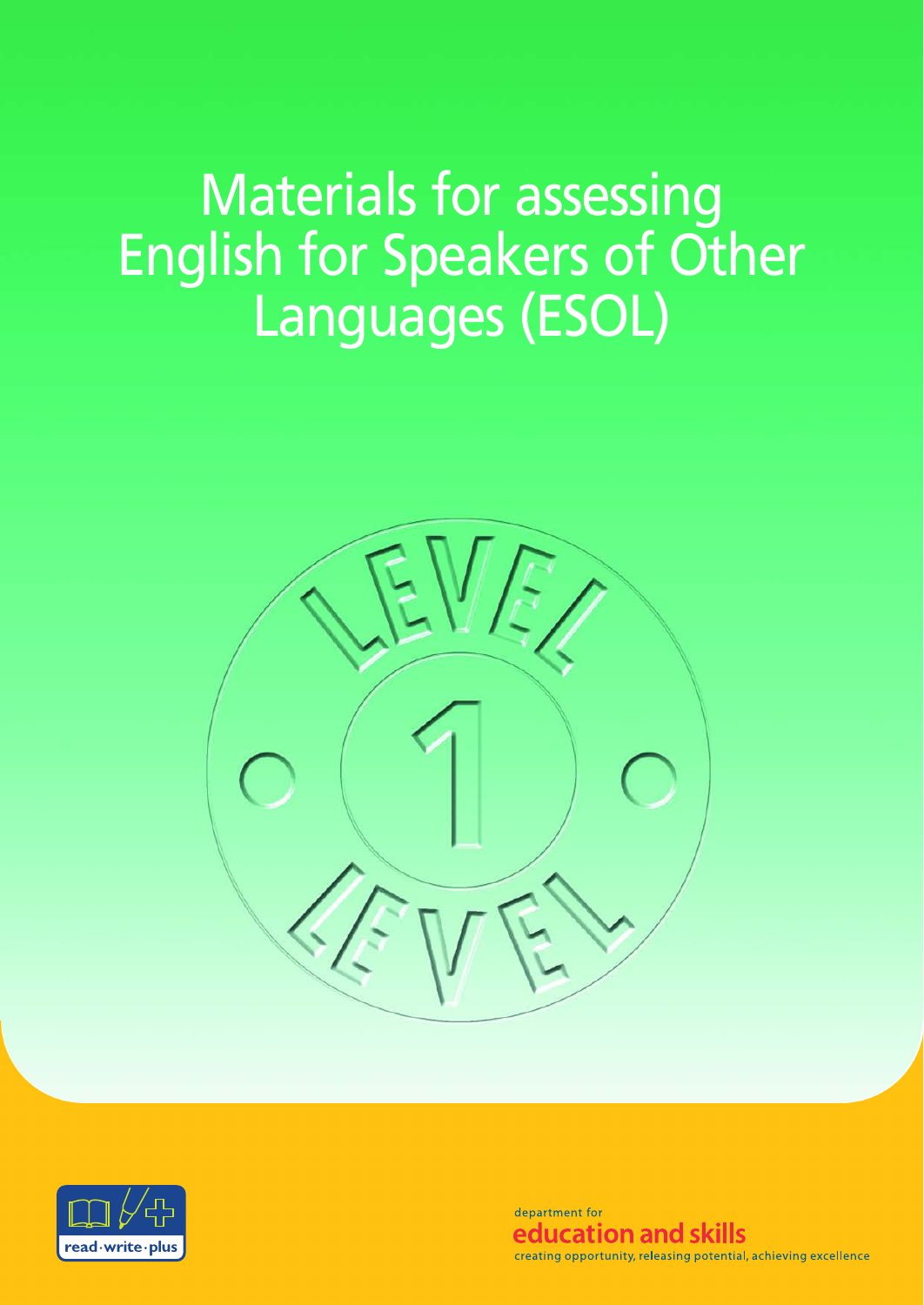|                |                                                                                                        | <b>Task 1</b> |
|----------------|--------------------------------------------------------------------------------------------------------|---------------|
|                | Listen to the tape and answer the questions.                                                           |               |
|                | Where would you hear this conversation? Tick one box.                                                  |               |
|                | on the TV<br>on the radio $\Box$<br>in the street l<br>in an office                                    |               |
| 2 <sup>1</sup> | What is going to be developed? Tick one box.                                                           |               |
|                | Jesham as a whole<br>Jesham town centre                                                                |               |
|                | Jesham sports centre<br>Jesham community centre                                                        |               |
| $\overline{3}$ | What will be developed first? Tick one box.                                                            |               |
|                | the main hall<br>the small hall                                                                        |               |
|                | the café area<br>the arts centre                                                                       |               |
| 4              | What might happen in the arts centre? Tick yes or no by each one.<br>Yes No<br>Yes<br><b>No</b>        |               |
|                | a. art exhibitions<br>b. table tennis                                                                  |               |
|                | c. children's nursery<br>d. small group meetings                                                       |               |
|                | e. band rehearsals<br>f. meditation group                                                              |               |
| 5              | Which of the facilities in the main hall will be improved? Tick one box.                               |               |
|                | sports facilities<br>new sound system                                                                  |               |
|                | theatre facilities<br>repainting                                                                       |               |
| 6              | Which of these might the new community centre be able to help you with?<br>Tick yes or no by each one. |               |
|                | No<br>Yes No<br>Yes<br>a. a job application<br>b. fixing your car                                      |               |
|                | c. registering with a doctor<br>d. learning Chinese                                                    |               |
|                |                                                                                                        |               |
|                | e. getting a haircut<br>f.<br>looking after young<br>children<br><b>TOTAL</b>                          |               |
|                |                                                                                                        |               |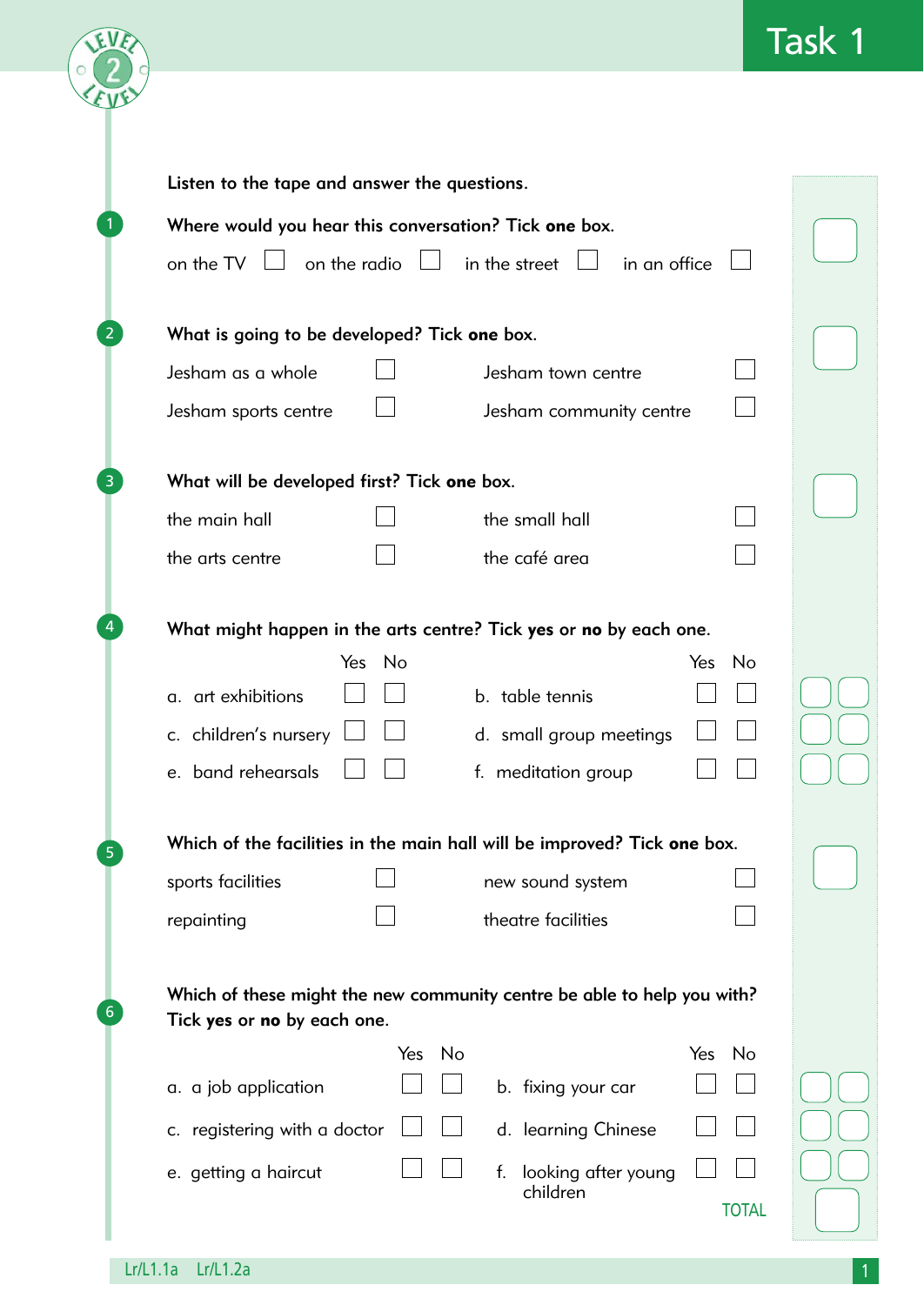

#### Read this then answer the questions.



**FIRE** 

HLARM

A smoke alarm is a warning device that detects smoke at the earliest stages of a fire. If there is a fire somewhere in your home it sounds a piercing alarm to warn you, giving you time to escape. The noise should wake you up even if you are sound asleep. This section explains how to choose and use a fire alarm.

There are two main types of smoke alarms:

#### Ionisation alarms

Ionisation alarms are the cheapest and most readily available on the market. They are very sensitive to 'flaming' fires, such as chip-pan fires, and will detect this type of fire before the smoke gets too thick.

#### Optical alarms

Optical alarms are more expensive. They are more effective at detecting slow-burning fires, such as smouldering foam-filled furniture and overheated electrical wiring. Optical alarms are less likely to go off accidentally, and are best for ground-floor hallways and for homes on one level.

#### Nuisance alarms!

If an alarm keeps going off it is only doing its job! You have probably put it in an unsuitable place – either in or too near the kitchen, for example, where it can be set off by steam or smoke from your cooking. False alarms can also be triggered by small amounts of smoke from open fires in the hearth, by candle smoke, or by a build-up of dust and dirt as a result of poor maintenance.

Whatever you do, don't be tempted to disconnect or remove the battery – this could be fatal. If the alarm goes off a lot try moving it somewhere else, out of the immediate smoke path, or replace it with a 'hush or silencer button' alarm. If you need advice on moving your smoke alarm, don't put it off until it's too late – your local fire brigade will help.

Taken from *'Excuses Kill – Get a Smoke Alarm',* DoT, Crown Copyright 2001

| Where do you think this text is from? |  |  |
|---------------------------------------|--|--|
| Tick one box.                         |  |  |
| an information leaflet                |  |  |
| an instruction manual                 |  |  |
| a first aid booklet                   |  |  |
| a gift catalogue                      |  |  |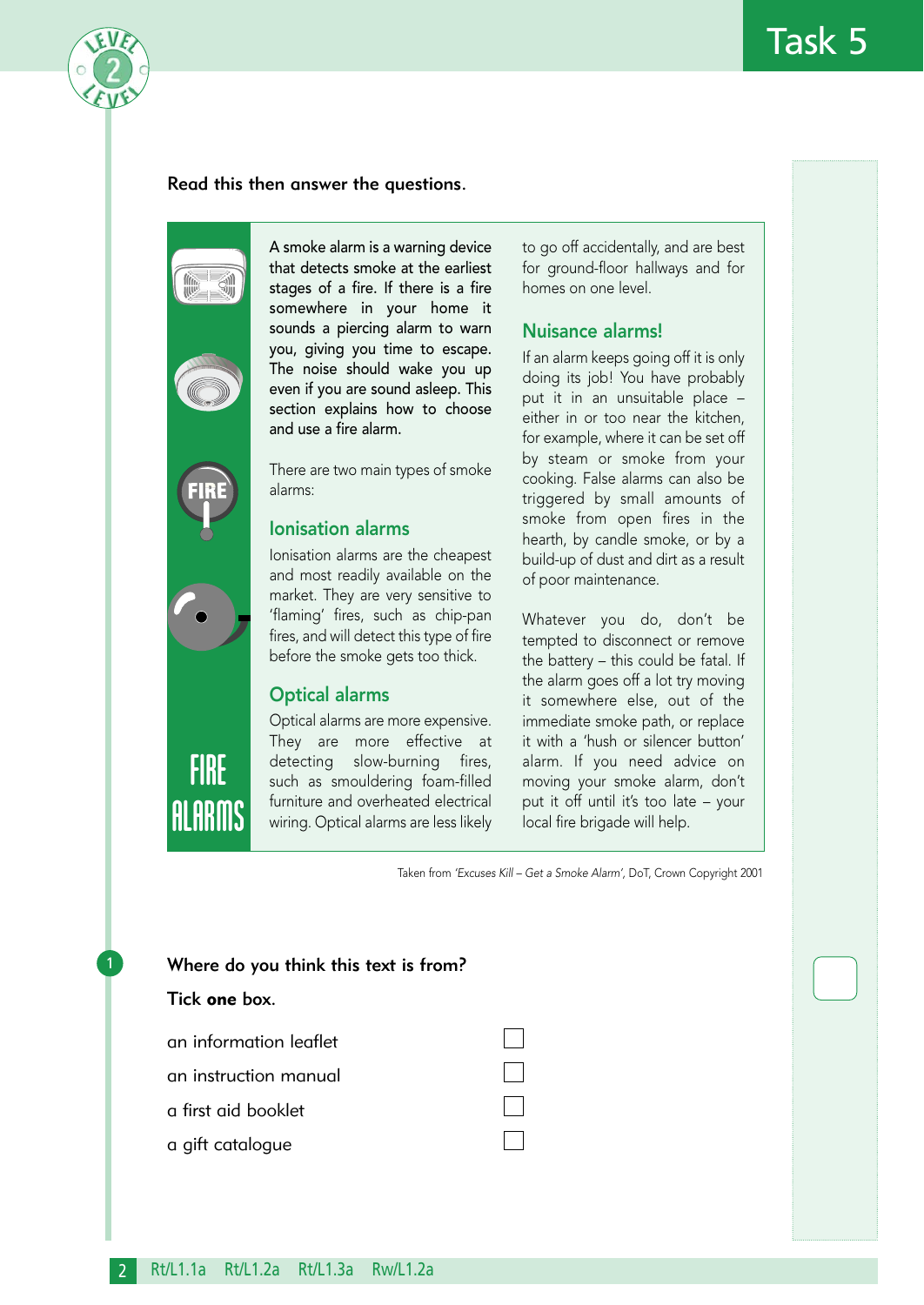

✔

Optical

alarm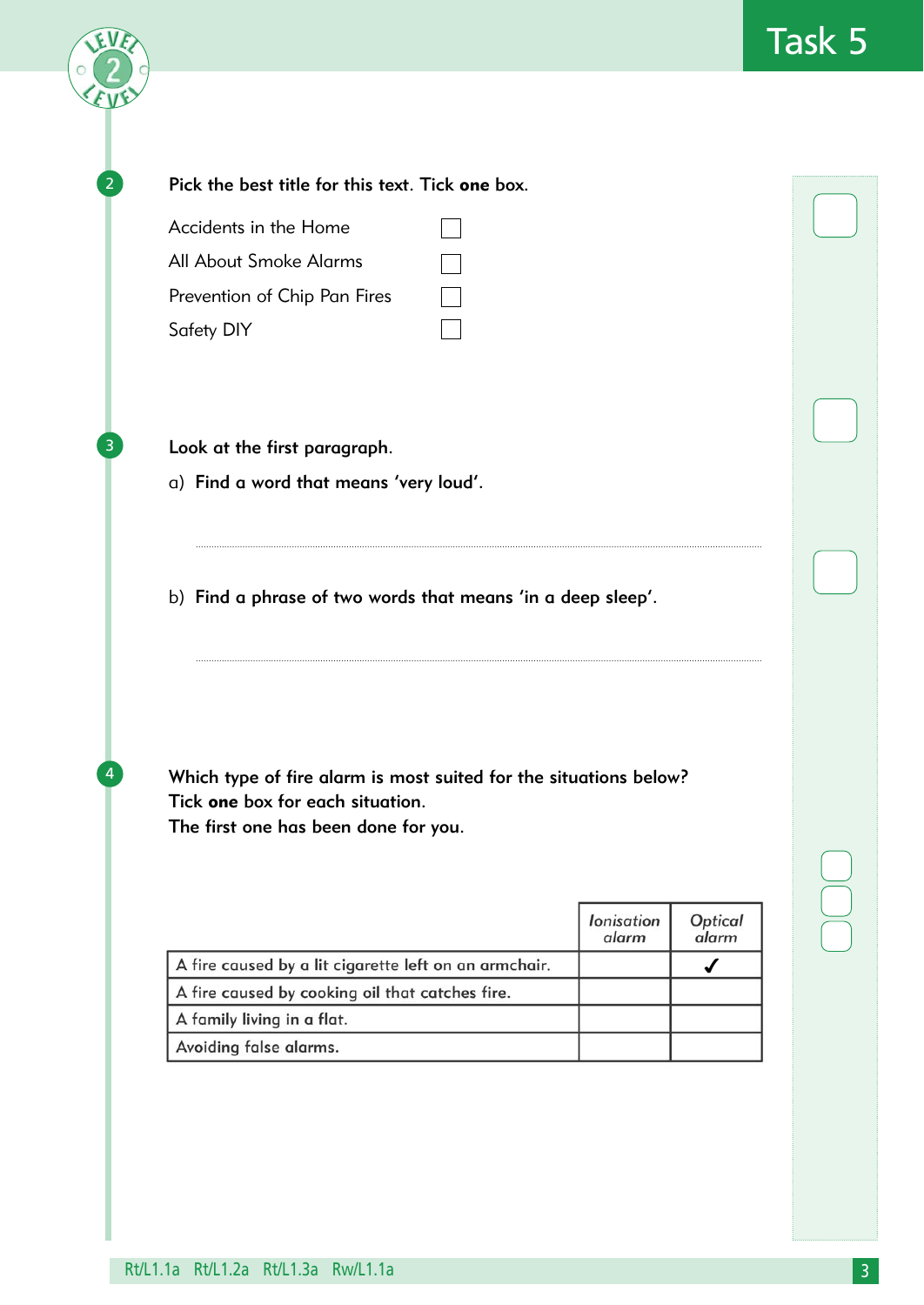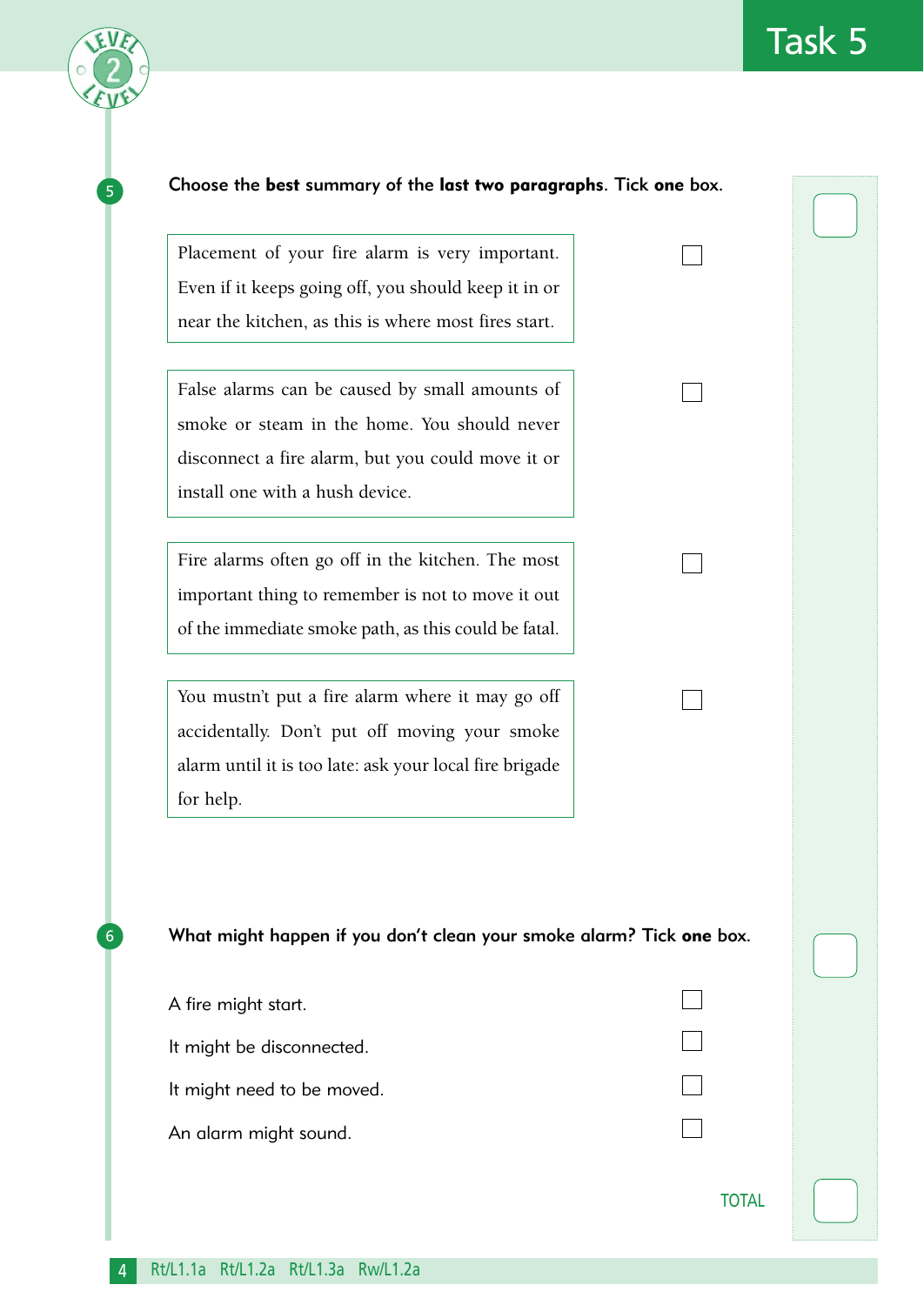

#### Choose one of these topics and write about them.

- An important festival in your country
- Your favourite TV programmes. Explain why you like them.
- Write a letter complaining to a train company about a train you were on that was late. You should explain what happened and what you would like the train company to do.

Here is the address: **Regional Trains Complaints Office** Withamshaw Road New Kelford KF4 3BC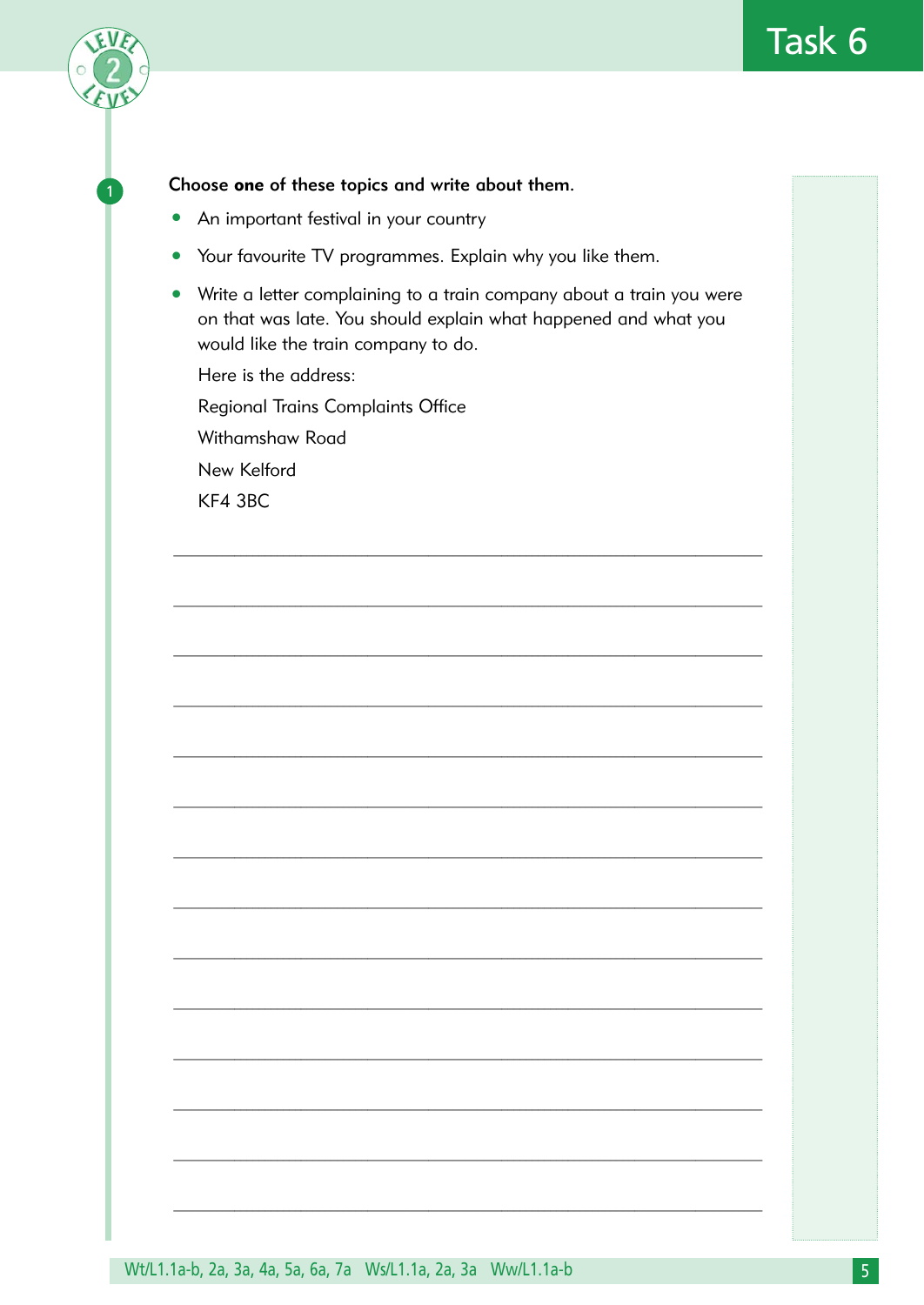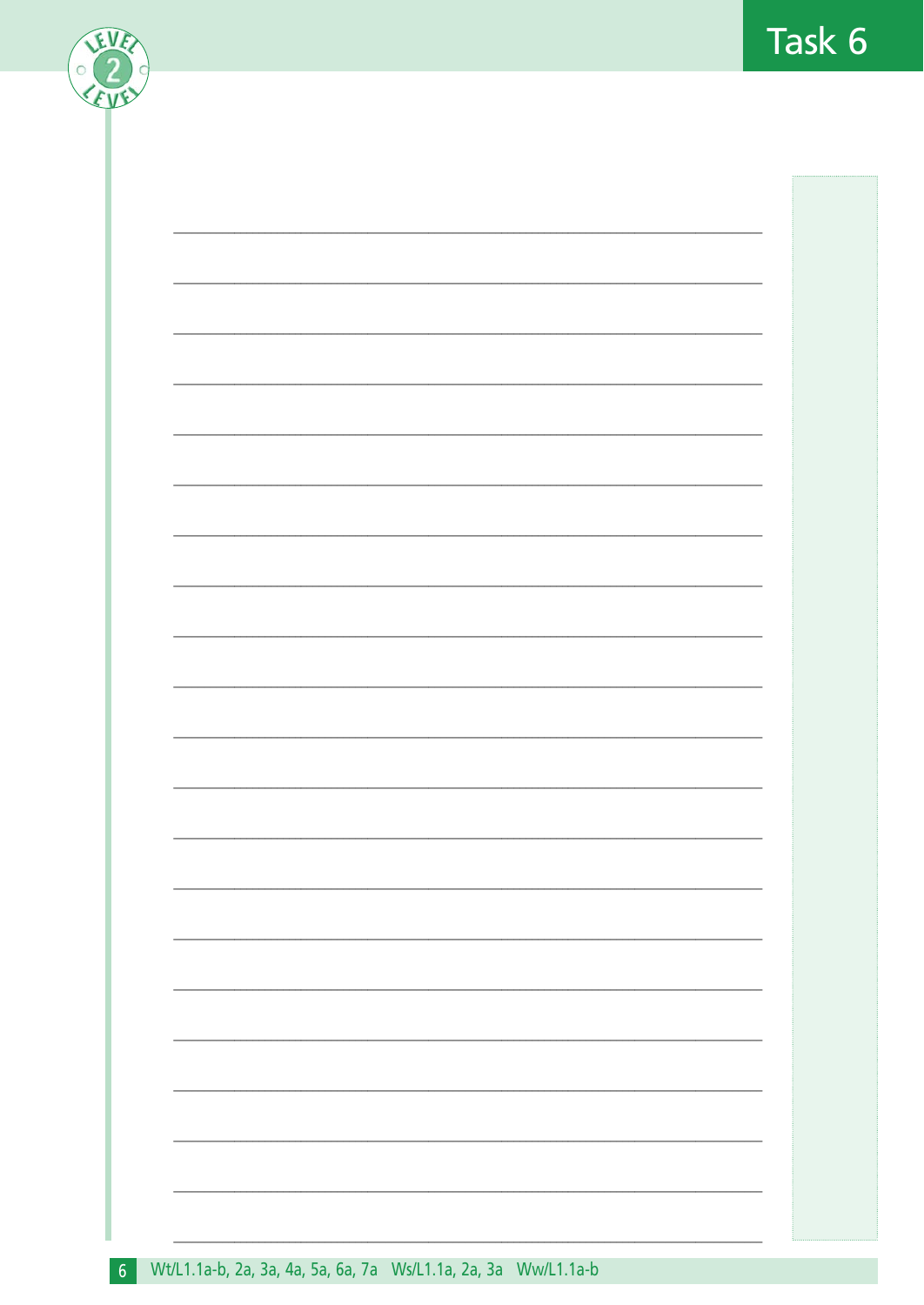